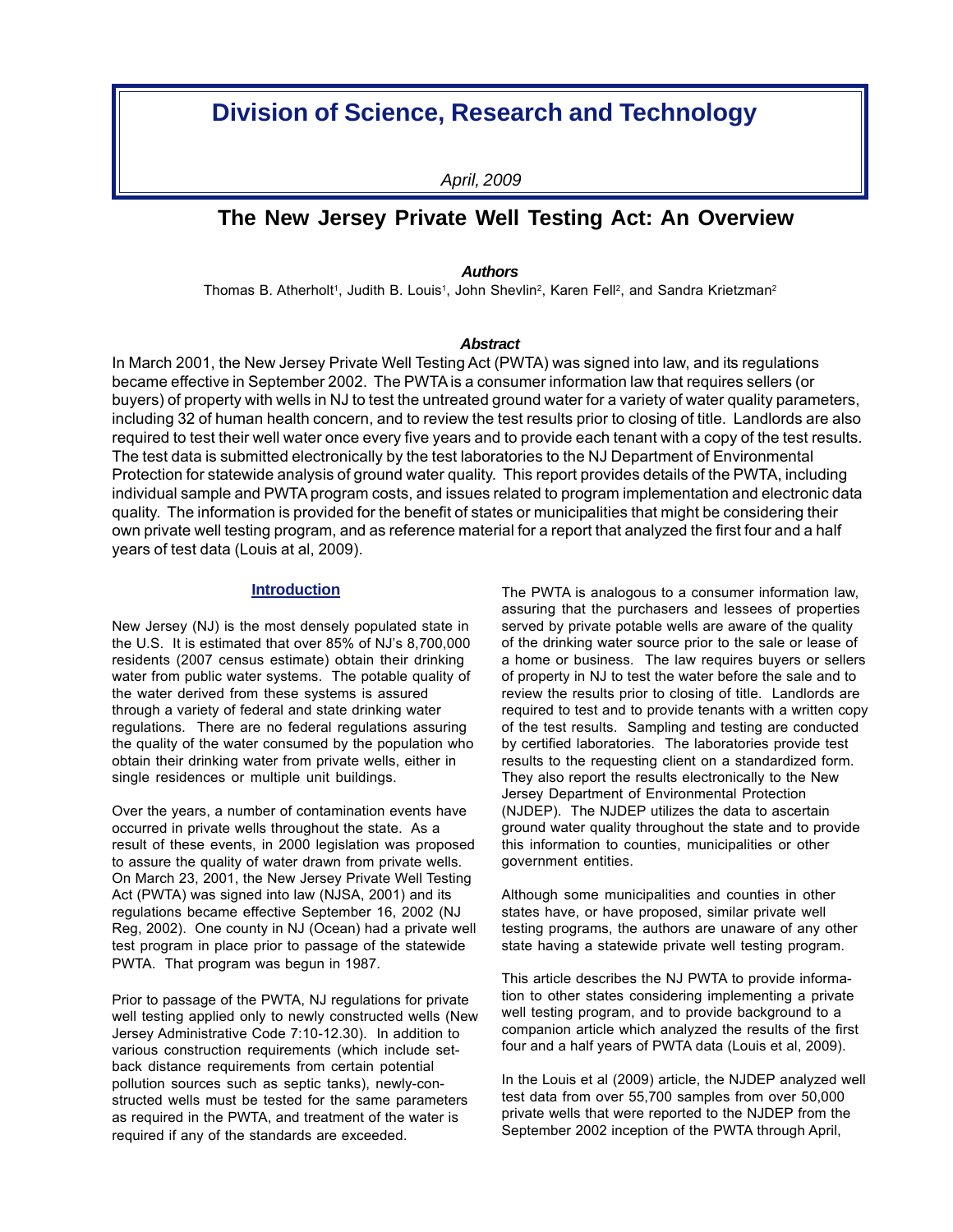2007. The cumulative cost of acquiring that data, as reflected in the expenses incurred by sellers (or buyers) and lessors, the NJDEP, and the county and municipal health authorities, is approximately \$40 million (see below).

Because NJ has coastal plain and bedrock (sedimentary, igneous, and metamorphic rock) geologies, water quality information obtained from the PWTA data base should be useful to many other states and countries. The data is unbiased with respect to time and biased with respect to space only to the extent that areas with wells tend to be located in rural and lower-density suburban parts of the state. In addition, there are few or no wells located in coastal communities, parks, forestry areas, wildlife preserves including the preservation areas of the Pinelands National Reserve (https://nj.gov/ [pinelands/home/maps/maps/documents/archD.pdf](https://nj.gov/pinelands/home/maps/maps/documents/archD.pdf)), and federal and state open spaces.

#### **Applicability**

Participants in the sale of a property containing a private well or wells are regulated by the PWTA. Also regulated by the PWTA are participants in the sale of a property containing a public water system that has less than 15 service connections to year-round residents or that does not regularly serve an average of at least 25 individuals daily at least 60 days out of the year. The cost of testing can be borne by the buyer, the seller, or both (the PWTA is silent on this issue). Closing of title shall not occur unless both the buyer and seller certify in writing that they have received and reviewed the test results.

The lessor of a property containing a well or wells for which testing is not already required under any other state law (e.g., public water systems) is also regulated by the PWTA. The lessor must have conducted an initial test by March 16, 2004 and must also test at least once every 5 years thereafter. Within 30 days following receipt of the results from the test laboratory, the lessor must provide a written copy to each rental unit on the property. The lessor must also provide a written copy of the latest test results to a new lessee of a rental unit on the property.

### **Sample collection and testing entities**

Sample collection and analysis are conducted by laboratories certified by the NJDEP's Office of Quality Assurance. The names and locations of PWTA laboratories certified to collect samples and to conduct testing under the provisions of the PWTA are provided on the NJDEP website (www.nj.gov/dep/oqa).

#### **Sample collection**

Samplers follow standardized sample collection protocols. Untreated water is collected. If there is any type of treatment device in place, such as a water softener or purifier, the water is collected from a tap prior to treatment. If treatment does exist, the type of device(s) is

recorded on the test report form. Sampling must be from a cold, non-aerated spigot or tap. For lead analysis samples (see below), it is specified that the system must be flushed for two or more minutes prior to sample collection. The measurement of pH at the time of sample collection must be performed by a certified analyst.

Property location information is collected during sampling. This information includes property (well) address, mailing address (if different), county, property block and lot numbers, and global positioning system (GPS) coordinates (Geographic Information System projection: GRS80, NAD83, State Plane, NJ FIPS 2900, Feet) of either the wellhead or the residence front door (or a location as close as possible to either). Well-specific information, such as the NJDEP well record or permit number can also be collected, but to date, this information has only been collected (or available) for about 5% of the tested wells. Initially, information on the well construction contractor and installation date, if known, was also gathered but collecting this information has been discontinued since so little data was available. Information on well depth is usually not available and was not collected.

#### **Sample testing**

Test laboratories use standardized test protocols for each test parameter that have been approved for PWTA testing by the Office of Quality Assurance. These methods have been established and certified by either the US Environmental Protection Agency and/or by the NJDEP.

Within 5 days of obtaining the test results, the data are conveyed to the requesting client on standardized forms that include, in addition to the location information noted above, the sample collector name and company, the sample collection point (e.g., kitchen or bathroom tap), the date and time of sample collection, the test laboratory name and address, the date and time of sample analysis, the test results, the methods used, and the recommended limit for each parameter (see below). The results are also submitted electronically to the NJDEP within that time period. For privacy reasons, the test laboratory is prohibited from providing test results to any entity other than the buyer and seller or lessor (or any person authorized by these persons), the NJDEP, the health authority having jurisdiction, or any person designated by court order.

The length of time a test result is valid is one year starting from the sampling date, except for coliform bacteria test results which are valid for 6 months. If a property is sold again within those time frames, additional PWTA testing is not required.

#### **Test parameters**

The list of parameters for which testing is required is shown in Tables 1 and 2. The parameters were selected as part of the PWTA based on known or potential broad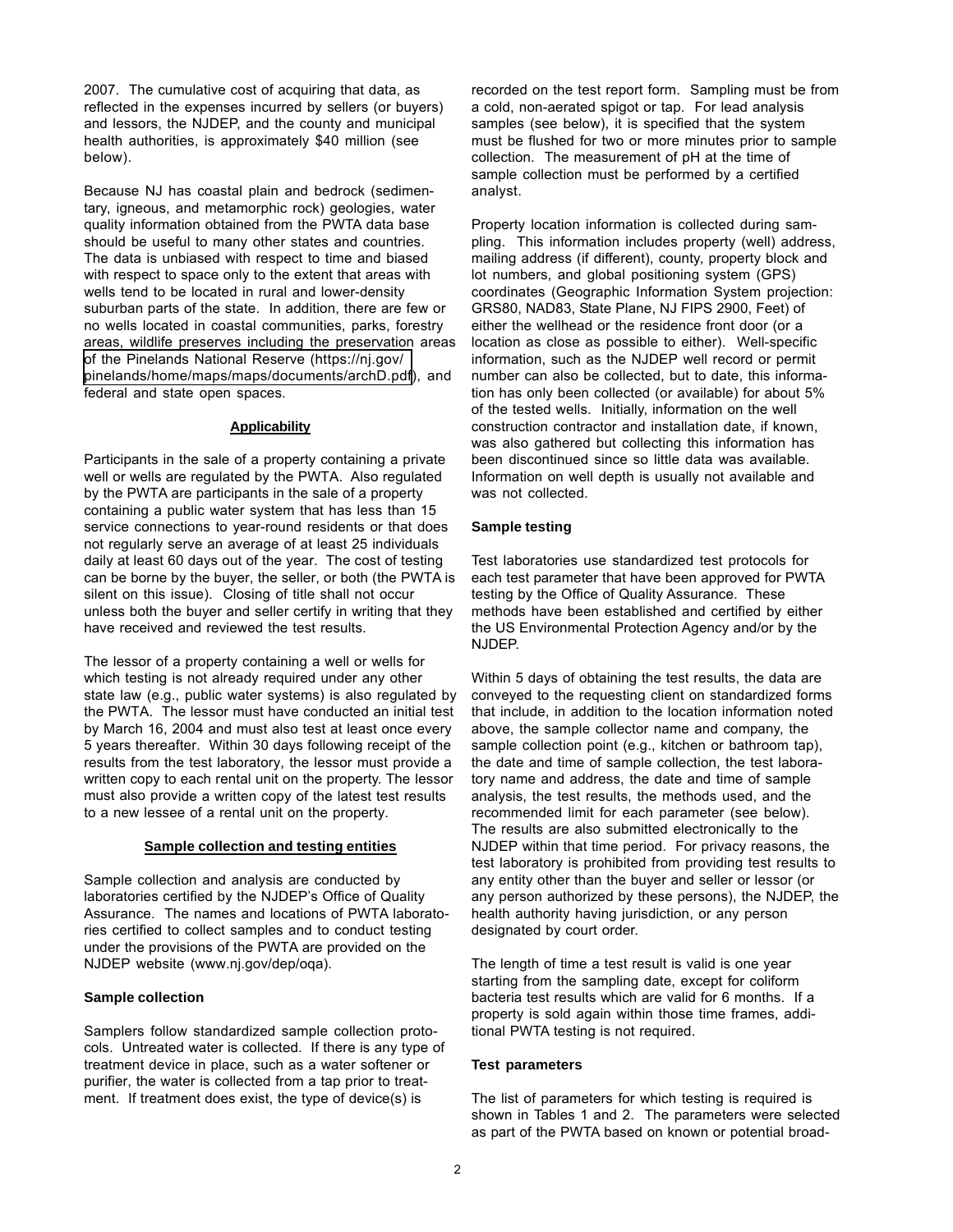based contamination concerns in NJ. The primary parameters selected are those that may have adverse health effects if they occur in the water at concentrations above the recommended limit. Some of the primary parameters occur as a result of human activities (e.g., volatile organic chemicals), while others may have man-made and/or natural sources. The secondary parameters selected are naturally-occurring parameters, and values in excess of their recommended limit or range can cause one or more of the following types of problems: objectionable taste and odors, discoloration of skin or teeth, staining of plumbing fixtures or clothes during washing, or corrosion or scaling of plumbing and fixtures. The recommended limit for each parameter is either a federal or NJ Maximum Contaminant level (MCL) or other limit. An MCL is the maximum permissible concentration of a contaminant in publicly-supplied drinking waters.

In addition to measuring the pH of the water at the time of sampling, the PWTA requires that the all wells throughout the state be tested for the presence of total coliform (TC) bacteria, as well as the concentrations of nitrates, lead, 26 volatile organic chemicals (VOCs), iron, and manganese (Tables 1 and 2). Based on existing information, and in consultation with the NJ Drinking Water Quality Institute (NJDWQI), NJDEP may limit testing of some parameters to a specific geographic area. The NJDWQI is a 15-member advisory board that recommends water quality standards and offers expertise on drinking water issues to the NJDEP Commissioner. The NJDEP limited the test requirement for total (gross) alpha particle radioactivity, mercury and arsenic to certain areas of the state (see below and Table 1).

There is no federal MCL for total coliform (TC) bacteria in source water *per se*. When the provisions of the federal Ground Water Rule (Fed Reg, 2006) go into effect on December 1, 2009, NJ public water systems not already providing full treatment must test their source water for *E. coli* if TC bacteria are detected in their delivered water as per requirements of the federal Total Coliform Rule (Fed Reg, 1989). If *E. coli* is detected, repeat sampling and other corrective actions will be required. For the PWTA, if TC bacteria are detected in the untreated source water, that sample is further tested for the presence of either fecal coliform (FC) or *E. coli* bacteria. The choice of which parameter to measure is up to each laboratory. The presence of either FC or *E. coli* bacteria is considered an exceedence of the recommended limit while the presence of TC bacteria only, in the absence of FC or *E. coli* bacteria, is not considered an exceedence.

There is no federal or NJ MCL for lead, as lead in public water supplies is regulated as an Action Level. Therefore the PWTA uses the NJDEP Ground Water Quality Standard for lead as the PWTA limit. The ground water quality standard was 10 micrograms per liter (μg/L) until November 7, 2005 when it was lowered to 5 μg/L.

Wells in all nine NJ counties located in the Southern Coastal Plain are required to test for mercury.

| Parameter                                      | <b>Recommended Limit</b><br>(a)                 | RL Origin (b)      |
|------------------------------------------------|-------------------------------------------------|--------------------|
| Primary                                        |                                                 |                    |
|                                                | Bacteriological                                 |                    |
| Total Coliform (c)                             | 0/100 ml (FC or E.<br>coli)                     | S-RL               |
|                                                | Organic chemicals                               |                    |
| 26 volatile organic chemicals                  | see Table 2                                     | <b>F&amp;S-MCL</b> |
|                                                | Inorganic chemicals                             |                    |
| Nitrate/nitrite (as nitrogen)                  | $10 \text{ mg/L}$                               | <b>F-MCL</b>       |
| Lead                                           | 10 μg/L (to 11/6/05);<br>5 μg/L (after 11/6/05) | S-GWQS             |
| Arsenic (d)                                    | 10 μg/L (to 1/22/06);<br>5 µg/L (after 1/22/06) | S-MCL              |
| Mercury (e)                                    | $2 \mu g/L$                                     | <b>F-MCL</b>       |
|                                                | Radiological                                    |                    |
| 48-h gross alpha particle<br>radioactivity (f) | 15 pCi/L                                        | S-MCL              |
| <b>Secondary</b>                               |                                                 |                    |
| рH                                             | $6.5 - 8.5$                                     | F-OP               |
| Iron                                           | $0.3$ mg/L                                      | F-RL               |
| Manganese                                      | $0.05$ mg/L                                     | F-RL               |

(d) Testing required in 12 northern and central counties only.

(e) Testing required in 9 southern counties only.

(f) Testing required in 12 southern and central counties only. 24-h test: if > 5 pCi/L, tested again at 48-h. If > 15 pCi/L, MCL exceedence.

As of March 17, 2008, wells in all twelve of NJ's bedrock counties in the northern and central part of the state were required to test for arsenic. Prior to that date wells in Sussex and Warren counties were not tested for arsenic (NJ Reg, 2008). On January 22, 2002, the federal MCL for arsenic for public water systems was lowered from 50 μg/L to 10 μg/L, but systems had until January 23, 2006 to comply with the new standard. When the PWTA went into effect, the PWTA arsenic limit was established at the future federal MCL of 10 μg/L. On January 23, 2006, a new NJ arsenic MCL of 5 μg/L became effective and the PWTA recommended limit is now based on the new MCL.

Due to laboratory capacity concerns, testing for alpha particle radioactivity was phased in on a county-by-county basis over an 18-month period. At present, Hunterdon, Mercer and Middlesex Counties in the Piedmont geological portion of the state and the nine Southern Coastal Plain counties are required to test for radioactivity. The test requires two readings. The first reading is done within 24 hours of sample collection. If the result exceeds 5 picoCuries per liter (pCi/L), a second test is carried out within 48 hours. The NJ MCL is exceeded if the second test result is greater than 15 pCi/L.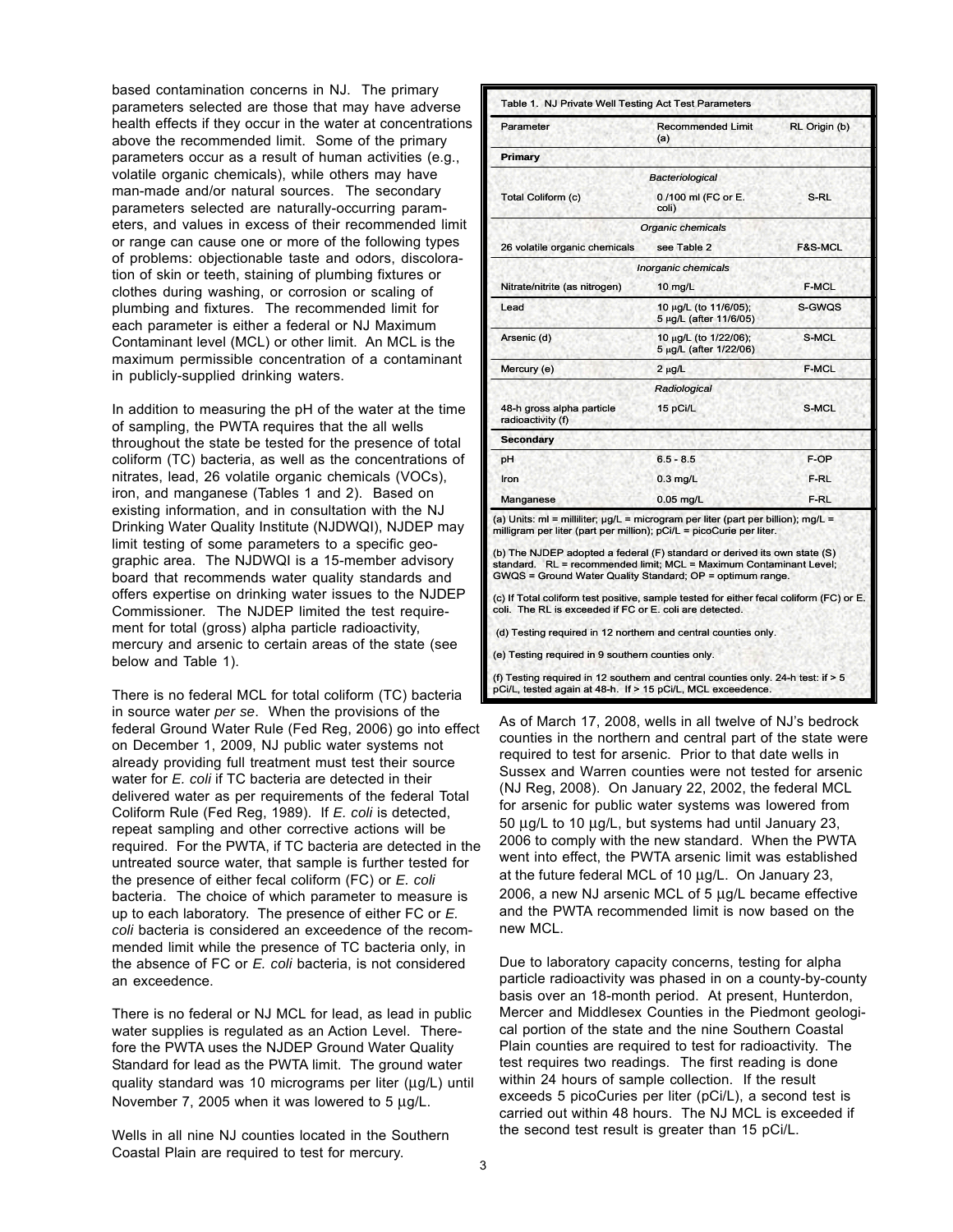### **Electronic data entry and the NJDEP data base**

PWTA data has been required to be submitted electronically to the NJDEP by the reporting laboratory since the implementation of the program. To facilitate the data entry process, the NJDEP initially contracted with EarthSoft, Inc. (Concord, MA) to develop and implement a system to allow electronic delivery and storage of PWTA data. The EarthSoft system, known as "EQuIS" (Environmental Quality Information System), was utilized from the inception of the PWTA (September 16, 2002) through April 15, 2007. Due to a number of limitations of the EQuIS system, on April 16, 2007, the NJDEP began using systems known as "E2" and "COMPASS" for data delivery and storage, respectively.

The electronic environmental reporting system (E2) is a web-based software product developed by enfoTech & Consulting, Inc. (Lawrenceville, NJ). The system requires the data to pass a number of internallyprogrammed data quality checks. A few examples of these quality checks include verification that all of the data entry fields have been completed, that the GPS coordinates are located within the proper NJ county and municipality, that the proper method identification number was entered for each analyte, and that the data entry is not a duplicate submission of previouslysubmitted data. There are other data quality checks as well.

The data storage system is called COMPASS and is a product of CGI Group, Inc. (Fairfax, VA). COMPASS is a data repository that includes data analysis and reporting capabilities with a remote data entry component.

# **Samples with parameters that exceed a recommended limit.**

If either fecal coliform or *E.coli* bacteria are detected or the recommended limit for nitrate is exceeded, the test laboratory must notify the person(s) who requested the test and the public health authority (county, regional, or local) in the jurisdiction of the tested well within 24 hours of obtaining the test result. When a primary or secondary parameter limit is exceeded, the laboratory must notify the NJDEP within 5 days and the NJDEP must immediately notify the appropriate health authority by e-mail.

If treatment is in place at the site of an exceedence (samples are collected prior to treatment), it is recommended but not required that one or more post-treatment samples be collected and analyzed to verify the effectiveness of treatment. The results of any post-treatment sample analysis are not submitted to the NJDEP as part of the PWTA program.

In most cases, private well water is not treated. When an exceedence occurs in these cases, there is no PWTA requirement on the part of the seller or buyer to address the exceedence. The PWTA is a consumer information law and the decision whether or not to address the

| Table 2. NJ Private Well Testing Act Test Parameters                                                                                                    |                  |                |  |
|---------------------------------------------------------------------------------------------------------------------------------------------------------|------------------|----------------|--|
| <b>Volatile Organic Compound</b>                                                                                                                        | $MCL$ (µg/l) (a) | MCL Origin (b) |  |
| <b>Benzene</b>                                                                                                                                          | $\overline{1}$   | S              |  |
| <b>Carbon Tetrachloride</b>                                                                                                                             | $\overline{2}$   | S              |  |
| Chlorobenzene                                                                                                                                           | 50               | S              |  |
| 1,2-Dichlorobenzene                                                                                                                                     | 600              | S/F            |  |
| 1,3-Dichlorobenzene                                                                                                                                     | 600              | S              |  |
| 1,4-Dichlorobenzene                                                                                                                                     | 75               | F              |  |
| 1,1-Dichloroethane                                                                                                                                      | 50               | S              |  |
| 1,2-Dichloroethane                                                                                                                                      | $\overline{2}$   | S              |  |
| 1,1-Dichloroethylene                                                                                                                                    | $\overline{2}$   | S              |  |
| cis-1,2-Dichloroethylene                                                                                                                                | 70               | S/F            |  |
| trans-1,2-Dichloroethylene                                                                                                                              | 100              | S/F            |  |
| 1,2-Dichloropropane                                                                                                                                     | 5                | F              |  |
| <b>Ethylbenzene</b>                                                                                                                                     | 700              | F              |  |
| <b>Methyl-tertiary Butyl Ether</b>                                                                                                                      | 70               | S              |  |
| <b>Methylene Chloride</b>                                                                                                                               | 3                | S              |  |
| Naphthalene                                                                                                                                             | 300              | S              |  |
| <b>Styrene</b>                                                                                                                                          | 100              | F              |  |
| 1,1,2,2-Tetrachloroethane                                                                                                                               | 1                | S              |  |
| Tetrachloroethylene                                                                                                                                     | 1                | S              |  |
| <b>Toluene</b>                                                                                                                                          | 1000             | F              |  |
| 1,2,4-Trichlorobenzene                                                                                                                                  | 9                | S              |  |
| 1,1,1-Trichloroethane                                                                                                                                   | 30               | S              |  |
| 1,1,2-Trichloroethane                                                                                                                                   | 3                | S              |  |
| Trichloroethylene                                                                                                                                       | $\mathbf{1}$     | S              |  |
| <b>Vinyl Chloride</b>                                                                                                                                   | $\overline{2}$   | F              |  |
| <b>Xylenes</b> [total]                                                                                                                                  | 1000             | S              |  |
| (a) Maximum Contaminant Level. µg/L = micrograms per liter (parts per billion).                                                                         |                  |                |  |
| (b) The NJDEP adopted a federal (F) standard or derived its own state (S) standard. S/F =<br>NJ-derived standard, but the same as the federal standard. |                  |                |  |

exceedence, or how to address the problem, rests with the buyer and seller. However, the health authority in the jurisdiction of the tested well may require installation of appropriate treatment equipment. The health authority may also, at its discretion, notify neighboring homes or businesses within 200 feet of the boundary of the property whose well had an exceedence. For privacy reasons the health authority may not disclose to the neighboring property owners the location of the property whose well had the exceedence. This "neighbor notification process" along with follow-up ground water quality studies by health department and/or NJDEP Site Remediation Program personnel has sometimes identified wider areas of ground water contamination. If the well with an exceedence is a newly-constructed well, treatment is required as per NJDEP regulations.

Information on available treatment options is provided as part of the standarized test result reporting form that laboratories must use to convey results to their clients.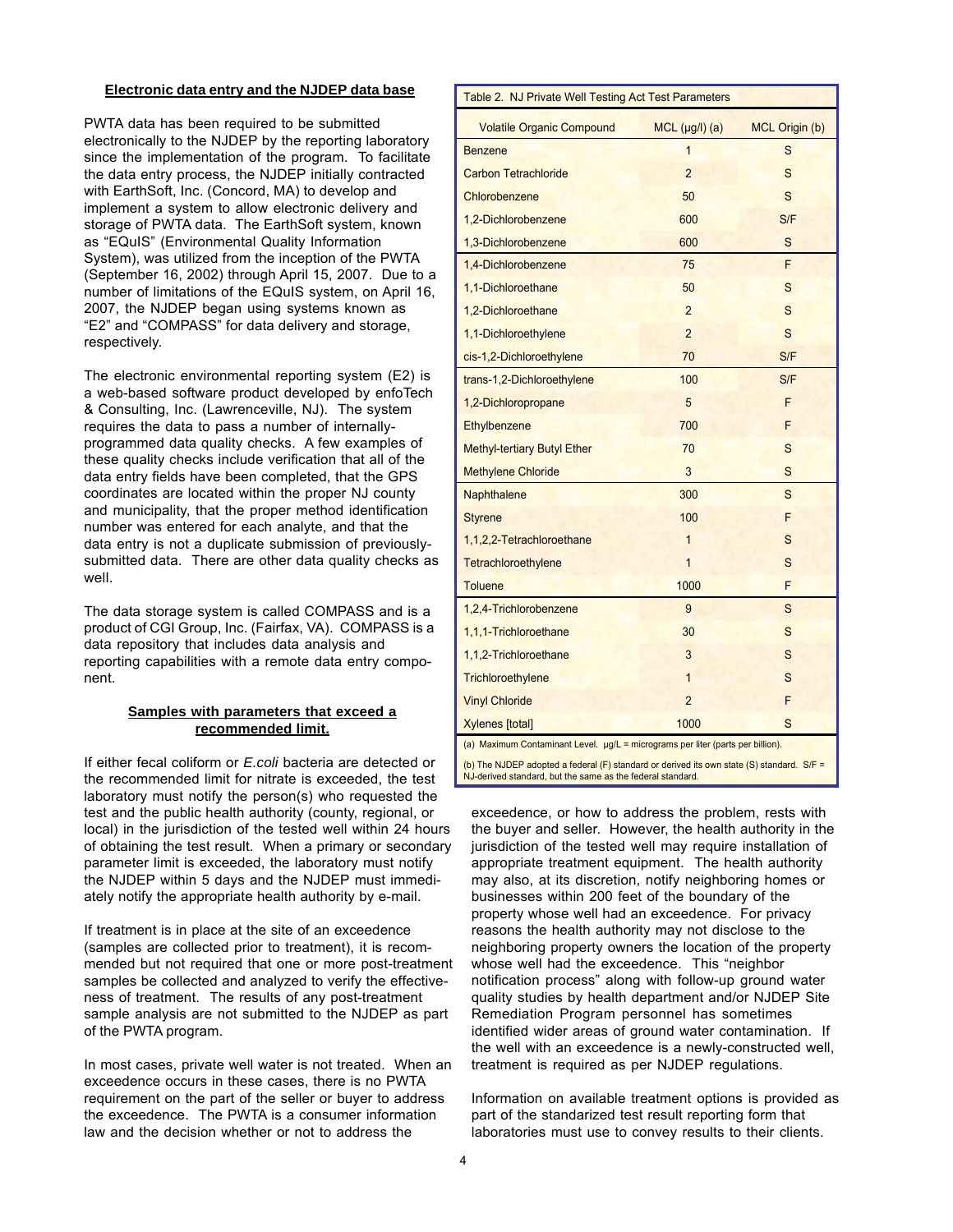Information on the form includes internet links and telephone numbers for additional treatment option information, links to health effects information on the tested water quality parameters, as well as other useful information.

## **Public information and education programs**

The PWTA requires that the NJDEP establish, in consultation with county, regional or local health departments and health officers, a public information and education program to inform the public and appropriate professionals of: 1) the PWTA itself; 2) the potential adverse health effects of consuming water from a well that does not meet the standards; 3) areas of the state at higher risk for failure due to geologic or other reasons; 4) the importance of regularly testing private well water; and 5) suggested techniques, equipment, strategies, and funding sources available to treat water that has exceeded a standard.

To date, the NJDEP has completed these requirements through: 1) numerous informational seminars to health officers, laboratories, realtors and attorneys; 2) establishment of a toll-free hotline; 3) extensive PWTA information on the NJDEP website (www.nj.gov/dep/pwta) that includes the listing of all sampling and test laboratories certified for the PWTA; 4) detailed information included on the test sample result reporting form; and 5) the development of two periodic publications, the "Health Officer Advisory Bulletin" and the "Laboratory Advisory Bulletin." Ongoing objectives include the development of fact sheets for some of the drinking water contaminants and additional training events to further update target audiences.

The PWTA requires the NJDEP to make publicly available a general compilation of water test results arranged by county, municipality or appropriate geographic area, which does not include specific address or location information. A six-month report of the results of testing of 5,179 wells is available on the NJDEP website. The NJDEP was required to submit a five-year report to the Governor and the state legislature. This report was transmitted to the Governor and Legislature on August 8, 2008 and was made public August, 26, 2008 (NJDEP, 2008; www.nj.gov/dep/pwta/pwta\_report\_final.pdf).

# **Costs**

The cost in 2008 to have a well tested for the PWTA parameters was estimated to be between \$450 and \$650, with the higher cost for those wells that are required to be tested for all parameters including gross alpha particle radioactivity. Thus, the PWTA database has an average yearly sample analysis dollar value of \$6.8 million (\$30.6 million for the number of samples analyzed in the Louis et al report).

Although not required by the PWTA, additional testing, well remediation or the installation of treatment equipment are possible additional economic impacts of a

sample that exceeds a primary parameter limit. The total cost for these expenses is not known.

The costs for the health authorities to support the PWTA program, including notification, follow-up sampling, public outreach and education, etc., have been estimated by the State and County health departments to be between \$1.5 and \$3 million per year.

In order to provide oversight for the PWTA program (including periodic evaluation and correction of data submissions, and to answer questions and provide follow-up to the health authorities as needed), the NJDEP currently employs two full-time employees at an annual cost of \$240,000.

## **Funding**

A sum of \$1,000,000 was appropriated from the existing NJ "Safe Drinking Water Fund" to pay for the initial costs of implementing the PWTA. This included funds to hire new employees, establish and maintain the electronic data base required for the PWTA, and provide grants to county, regional and local health agencies and designated health officers for PWTA-related activities. Due to state fiscal constraints, there has been no dedicated funding for the PWTA. As stated, the costs for the health authorities to support the PWTA program are between \$1.5 and \$3 million per year. Unfortunately, County Environmental Health Act (CEHA) grants given to counties for certain drinking water-related activites were not increased to account for PWTA-related costs.

The NJ Housing and Mortgage Finance Agency's "Potable Water Loan Fund" offers 10-year, no-interest loans (as a second mortgage) up to \$10,000 to owners of single family residences whose well test fails to meet the primary drinking water standards. The Spill Compensation Fund ("Spill Fund"), administered by the Environmental Claims Administration within the NJDEP's Site Remediation Program, offers help to residents that incur direct or indirect damages resulting from the discharge of human-caused hazardous substances. Specifically, a property owner may file a claim for reimbursement for most of the expenditures required to either install a treatment device or connect to a public water supply, when such expenditures occur as a result of a humancaused hazardous substance contaminating the water supply. A claimant has one year to file the claim starting from the date the contaminant was first discovered. However, as of March 2009, purchasers of property having a known human-caused contaminant in the water supply are no longer eligible for Spill Fund compensation.

### **Data limitations**

The quality of NJDEP's PWTA database is adversely affected to an unknown extent by several factors. There is no agency responsible for verifying that the data from all real estate transactions (sales and leases) subject to the PWTA are reported to the NJDEP. Therefore, some data is likely missing. Some data that were initially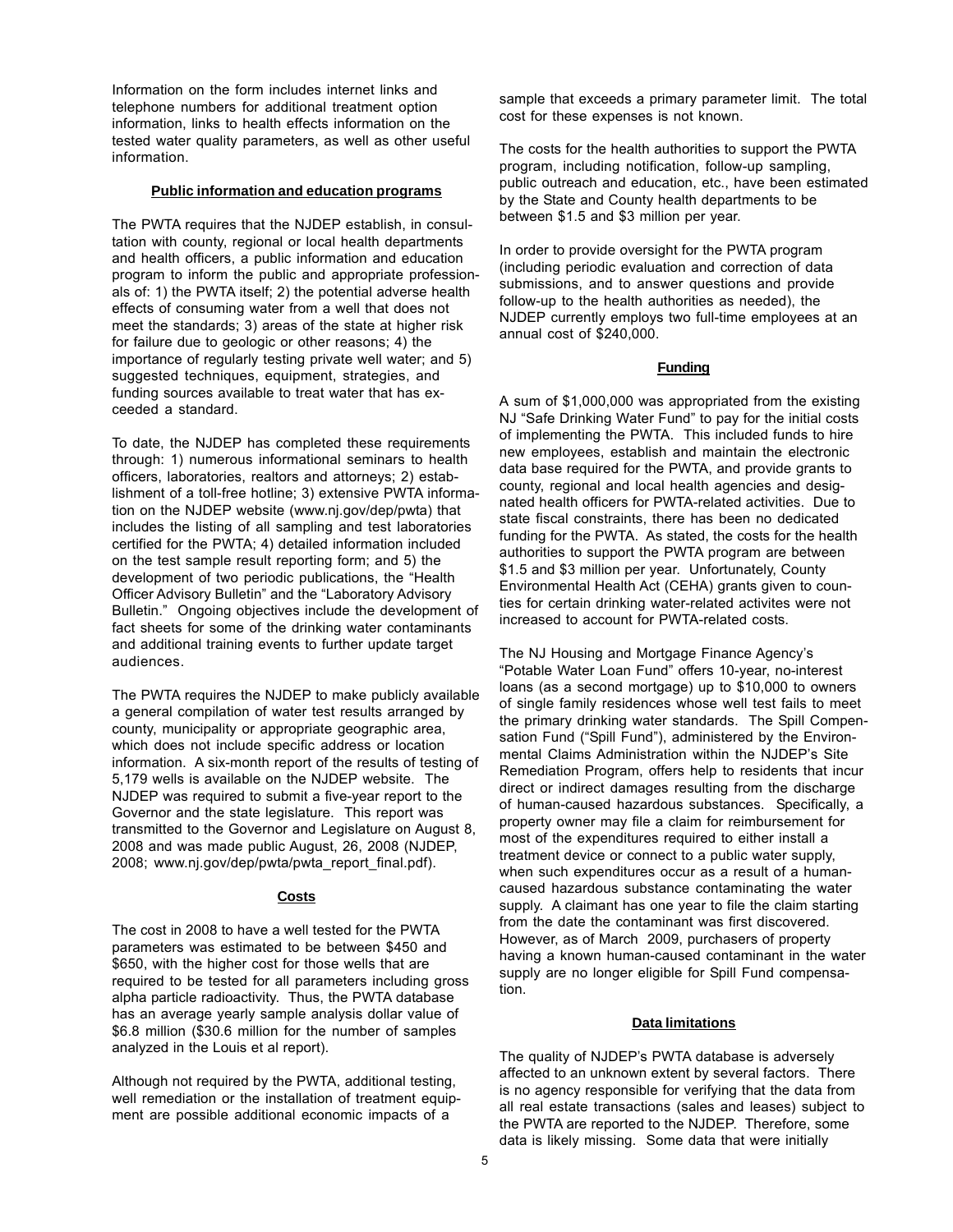rejected by the E2/COMPASS quality control system were not resubmitted, despite NJDEP efforts to have these data resubmitted. One laboratory failed to submit data over a 3-year period, although this is believed to be an isolated case.

There are errors in the reported data as well. The PWTA relies on the sampling and testing laboratories for proper conduct of sampling, testing, and data accuracy. As previously stated, all laboratories performing PWTA analysis must be certified. That is, they are required to successfully complete periodic performance evaluations. Certification presumably reduces sampling and analysis errors. Nevertheless, there is no ongoing quality control of the data, either following sample collection, during or after testing, or in reporting results to the client or during electronic entry to the NJDEP database. It is not known how many errors exist in the non-location aspects of the data. As one example, it is suspected that, contrary to PWTA regulations, collection of lead samples from unflushed water tanks or spigots is the primary reason why many elevated lead results were reported. NJDEP personnel periodically evaluate the data and, through contact with the submitting laboratories, correct data submissions. This process also reduces the amount of errors.

There is no GPS certification program for samplers who collect GPS coordinate information. As a result, there were numerous GPS errors, especially during the first year of sample collection. For example, many GPS coordinates were not located in the correct municipality let alone the correct property. Because much of the data analysis relied on accurate well location information, the NJDEP spent approximately one man-year (full time equivalent) correcting well location errors, including address, municipality, county, block and lot and GPS coordinate information for wells sampled from PWTA inception (September 2002) through April 5, 2007. This was done using an electronic, subscription-based, tax parcel website, eTaxmaps.com, to correct block and lot as well as address information errors. Once those errors were corrected, the data for each municipality was organized by block and lot to look for GPS errors. GPS errors were corrected using ArcMap® 9.2 software (ESRI Inc., Redlands, CA) and the following data layers: county and municipal boundaries, county tax parcel boundaries (available for 17 of the 21 counties), NJ roads (from Tele Atlas North America, Inc., v 9.1, April, 2007), and 2002 high-resolution infrared orthophotography (1 foot Ground Resolution Distance). For repeat samples of the same well, identical GPS coordinates were offset 1 foot to distinguish these samples on high resolution maps and to enable certain geospatial statistical analyses. A copy of the database with the correct well location information was created in Microsoft Access®. Because of the extensive location errors, the NJDEP subsequently provided GPS training to all PWTA-certified laboratories.

The PWTA requires just one sample and test during a real estate transaction. No confirmatory sampling and testing that might verify the accuracy of the results from the initial sample is required. However, as of April 5,

2007, 9 % of the tested wells have been tested more than once due to multiple real estate transactions and other reasons.

Wells may be contaminated with pathogens or chemicals that were not among the tested parameters. The list of tested parameters was selected based on known or potential broad-based contamination concerns in NJ, but the list is by no means comprehensive in terms of contaminants that have been identified in ground water in NJ or elsewhere. However, the presence of some of the parameters in excess of the standard may be considered as an indicator of the possible presence of other non-tested contaminants. For example, if fecal coliform or *E. coli* are detected, the well is considered to be contaminated with fecal wastes from either humans or animals. Such wastes may include one or more of a variety of potentially pathogenic microorganisms such as *Salmonella, Shigella*, enteric viruses, *Giardia* or *Cryptosporidium*. The presence of VOCs may indicate a higher likelihood that some other man-made chemical contaminants may be present.

Information on well depth was not collected in the PWTA database in most cases. This information would have been helpful to more accurately assess the impact of specific geologic formations on ground water quality. Well construction information, specifically permit application information and, in some cases, well drilling record information, is available for many of the wells in NJDEP's other electronic databases (NJEMS and Hiview). These databases include well identification numbers and well depth information, but it was not possible to transfer this information into the PWTA database (over 50,000 wells) on a well-by-well basis.

Having the well drilling record information or at least the permit application information for all wells rather than for just 5 % in the PWTA database would have assisted data analysis in many cases where there were multiple data records for the same address, block and lot. In some of these cases, it was not certain whether a single well was tested more than once, or there was more than one well at that location, with each well tested just once.

The PWTA addresses NJ ground water quality but not quantity concerns. However, statewide water quantity concerns are addressed through other NJDEP Division of Water Supply programs and through implementation of the NJ Statewide Water Supply Master Plan.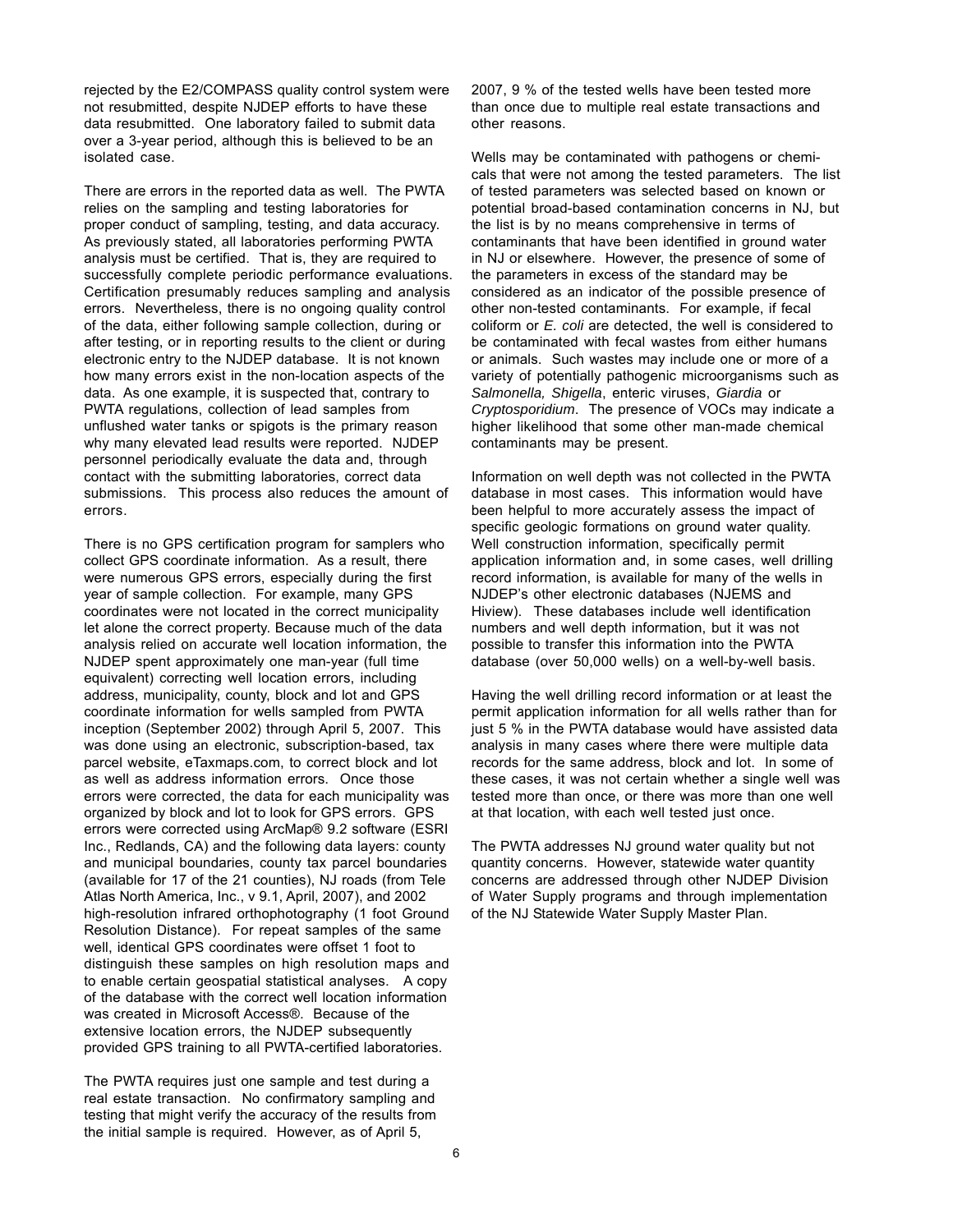## **References**

- Fed Reg. June 29, 1989. Drinking Water; National Primary Drinking Water Regulations; Total Coliforms (Including Fecal Coliforms and E. Coli); Final Rule. Federal Register 54 (124): 27544-27568.
- Fed Reg. November 8, 2006. National Primary Drinking Water Regulations: Ground Water Rule; Final Rule. Federal Register 71 (216): 65574-67427.
- Louis, J.B., T.B. Atherholt, J. Shevlin, K. Fell and S. Krietzman. 2009. Ground Water Quality in New Jersey: Analysis of Data from the Private Well Testing Act. To be submitted for publication in 2009.
- NJDEP. July 2008. Private Well Testing Act Program: Well Test Results for September 2002 – April 2007. NJ Department of Environmental Protection, Trenton, NJ.
- NJSA. March 23, 2001. Private Well Testing Act. New Jersey Statutes Annotated. Title 58, Chapter 12A, Parts 26 – 37.
- NJ Reg. September 16, 2002. Water Supply Administration: The Private Well Testing Act Rules: Adopted New Rules. New Jersey Administrative Code. Title 7, Chapter 9E. New Jersey Register, vol. 34, no. 18, pp. 3236-3264.
- NJ Reg. March 17, 2008. Water Supply Administration: The Private Well Testing Act Rules: Readopted: February 22, 2008 without change. Amendment: March 17, 2008. N.J.A.C. 7:9E. New Jersey Register, vol. 40, no. 6, p. 1635.

### **Prepared By**

1 New Jersey Department of Environmental Protection Division of Science, Research and Technology

2 New Jersey Department of Environmental Protection Division of Water Supply